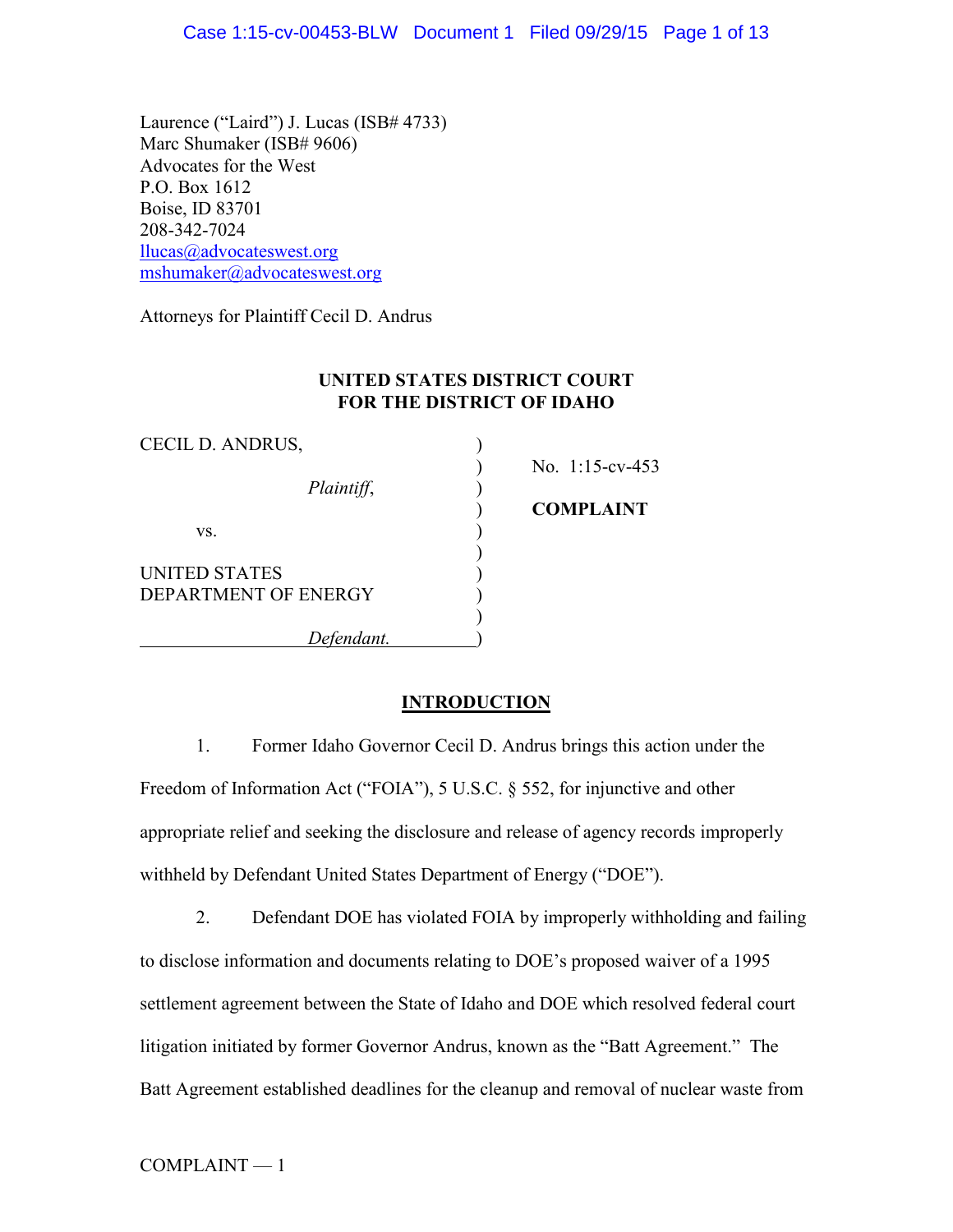## Case 1:15-cv-00453-BLW Document 1 Filed 09/29/15 Page 2 of 13

the Idaho National Laboratory ("INL"), and prohibits new shipments of commercial spent nuclear fuel to the facility.

3. DOE now seeks a waiver of the Batt Agreement from the State of Idaho that would allow INL to receive two proposed shipments of nuclear waste from commercial nuclear power plants. Numerous newspaper articles and opinions in Idaho have attempted to shed light on this issue. DOE has responded to the media's attention by spinning the issue as a matter of supporting jobs at INL, rather than dealing with nuclear waste in Idaho.

4. Because DOE has kept the citizens of Idaho in the dark regarding the waiver of the Batt Agreement, Governor Andrus requested information under FOIA to determine what DOE has planned for Idaho's future.

5. In keeping with its commitment to secrecy and opaqueness, DOE unlawfully relied on discretionary FOIA Exemption 5 to withhold any meaningful information from Governor Andrus's request for information.

6. Governor Andrus now seeks relief by asking this Court to order the release of information unlawfully withheld by Defendant DOE under FOIA.

#### **JURISDICTION AND VENUE**

7. This Court has jurisdiction over this action under the Freedom of Information Act, 5 U.S.C. § 552(a)(4)(B), and under 28 U.S.C. § 1331 because this action arises under the laws of the United States, including FOIA, the Administrative Procedure Act (APA), 5 U.S.C. § 701 *et seq*., and the Declaratory Judgment Act, 28 U.S.C. § 2201 *et seq*.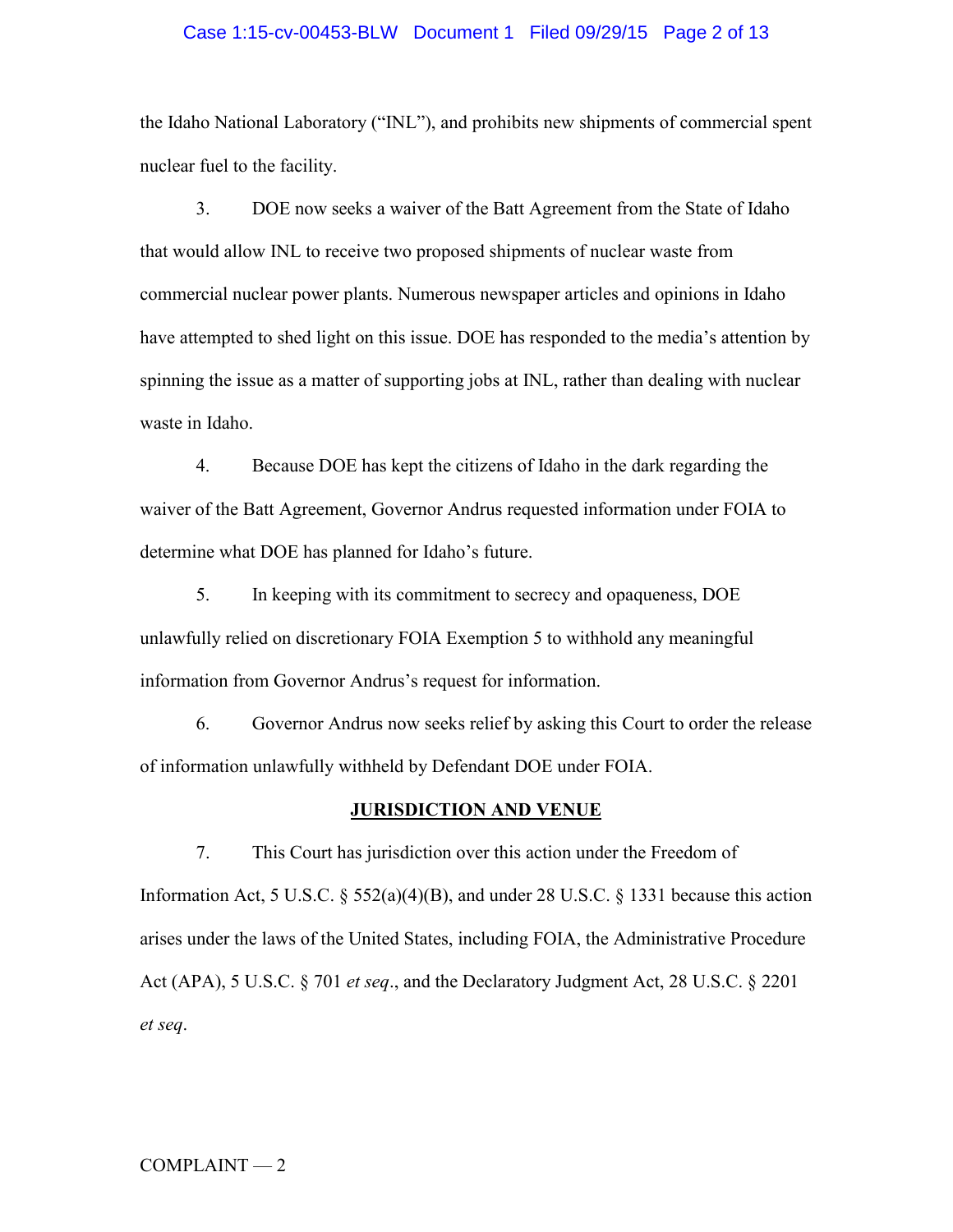## Case 1:15-cv-00453-BLW Document 1 Filed 09/29/15 Page 3 of 13

8. Venue is proper in this court under 5 U.S.C.  $\frac{6}{5}$  552(a)(4)(B), as Plaintiff Cecil D. Andrus resides in this judicial district.

9. Plaintiff has exhausted all administrative remedies as required under FOIA, 5 U.S.C.  $\S$  552(a)(6)(C)(i), prior to bringing this action.

### **PARTIES**

10. Plaintiff Cecil D. Andrus served as Governor of Idaho from 1971 to 1977, and again from 1987 to 1995. During his hiatus from the Governor's Office, he served on President Carter's cabinet as the Secretary of the Interior from 1977 to 1981. Governor Andrus's political career is notable for many environmental accomplishments, including his work to stabilize and remove nuclear waste at INL.

11. Governor Andrus, since the early 1970s, has monitored, commented upon and expressed grave concerns about inadequate protection of the Snake Plain Aquifer that underlies much of the site. He personally organized Idaho's Blue Ribbbon Commission to comment upon the AEC's WASH-1535 document. His concerns directly led to the program to repackage and remove transuranic waste from the site for shipment to the WIPP site in New Mexico and the cessation of utilization of reinjection wells at the site.

12. Upon resuming the governorship in the late 1980s and early 1990s, Governor Andrus initiated highly visible actions – including litigation that resulted in the 1995 Batt Agreement, discussed further below – to challenge DOE's management of nuclear and hazardous wastes at the INL site, and DOE's efforts to store spent nuclear fuel and other wastes at the site. Governor Andrus has remained one of the leaders in ensuring full transparency and accountability by DOE in its management of such wastes at INL.

## COMPLAINT — 3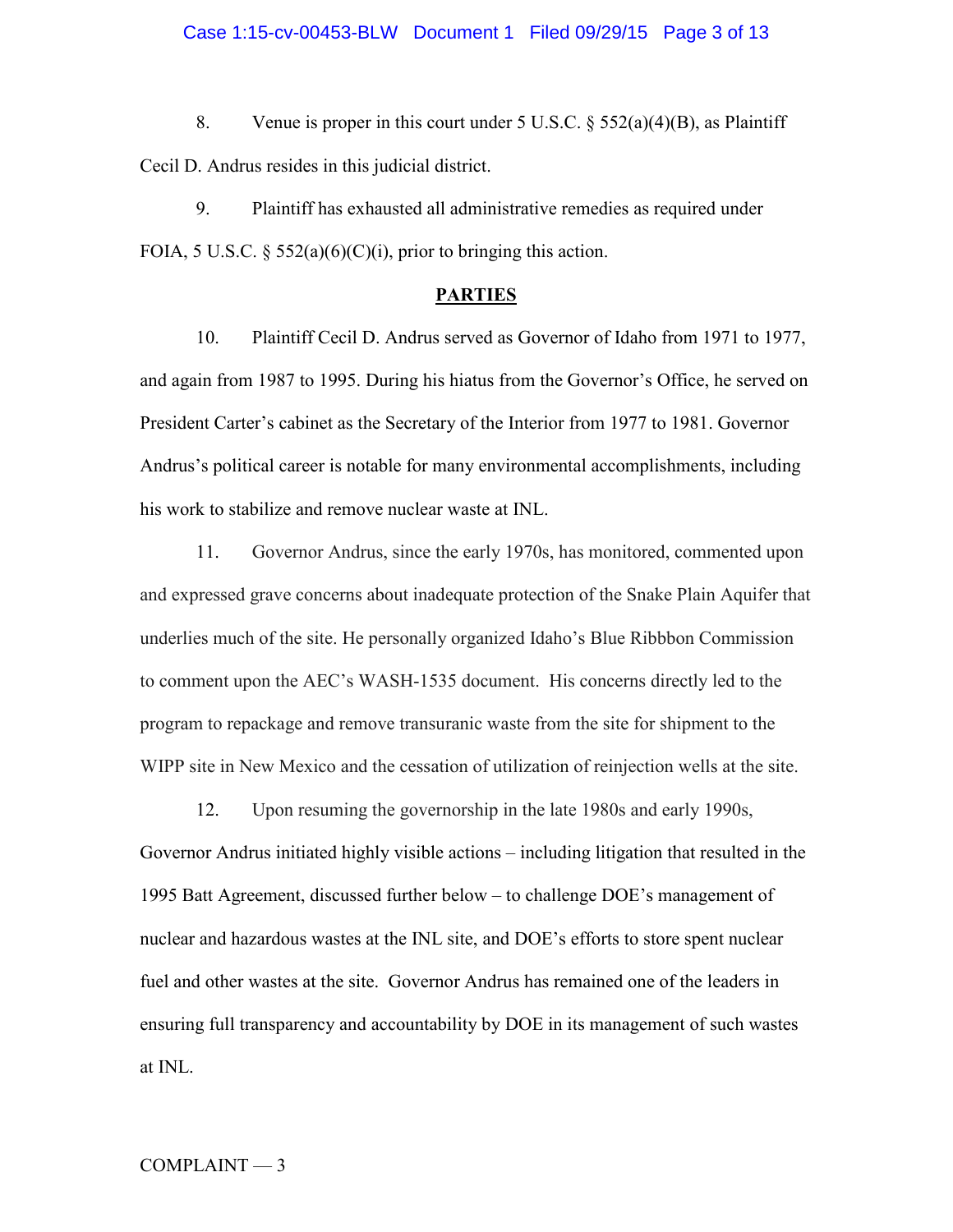## Case 1:15-cv-00453-BLW Document 1 Filed 09/29/15 Page 4 of 13

13. After his retirement, Governor Andrus founded the Andrus Center for Public Policy at Boise State University, which sponsors conferences, publications and other exchange of information and ideas on high-visibility public policy issues. Governor Andrus and the Andrus Center disseminate, publicize, and help explain to the public information regarding important public policy issues affecting Idaho and the West, including information sought through the FOIA request at issue here.

14. Defendant DOE is a cabinet level federal agency with headquarters in Washington, D.C., that maintains offices for its Idaho operations in Idaho Falls, Idaho. The Idaho Operations Office oversees nuclear energy research and development activities at INL.

#### **STATEMENT OF FACTS**

#### **Background.**

15. During Governor Andrus's second term in office, under his leadership and direction the State of Idaho initiated federal court litigation against DOE regarding the cleanup, stabilization, and removal of nuclear waste at the INL. Governor Andrus's primary concerns were that nuclear waste stored above the Snake River Plain Aquifer would contaminate Idaho's largest water supply, and that nuclear wastes brought to Idaho would never leave the state.

16. In 1995, shortly after Governor Phil Batt succeeded Governor Andrus, the pending litigation was settled by the Batt Agreement. The Batt Agreement stipulates the treatment and removal of nuclear waste stored at INL through the year 2035. Under the Batt Agreement, shipments of new nuclear waste to INL are severely restricted and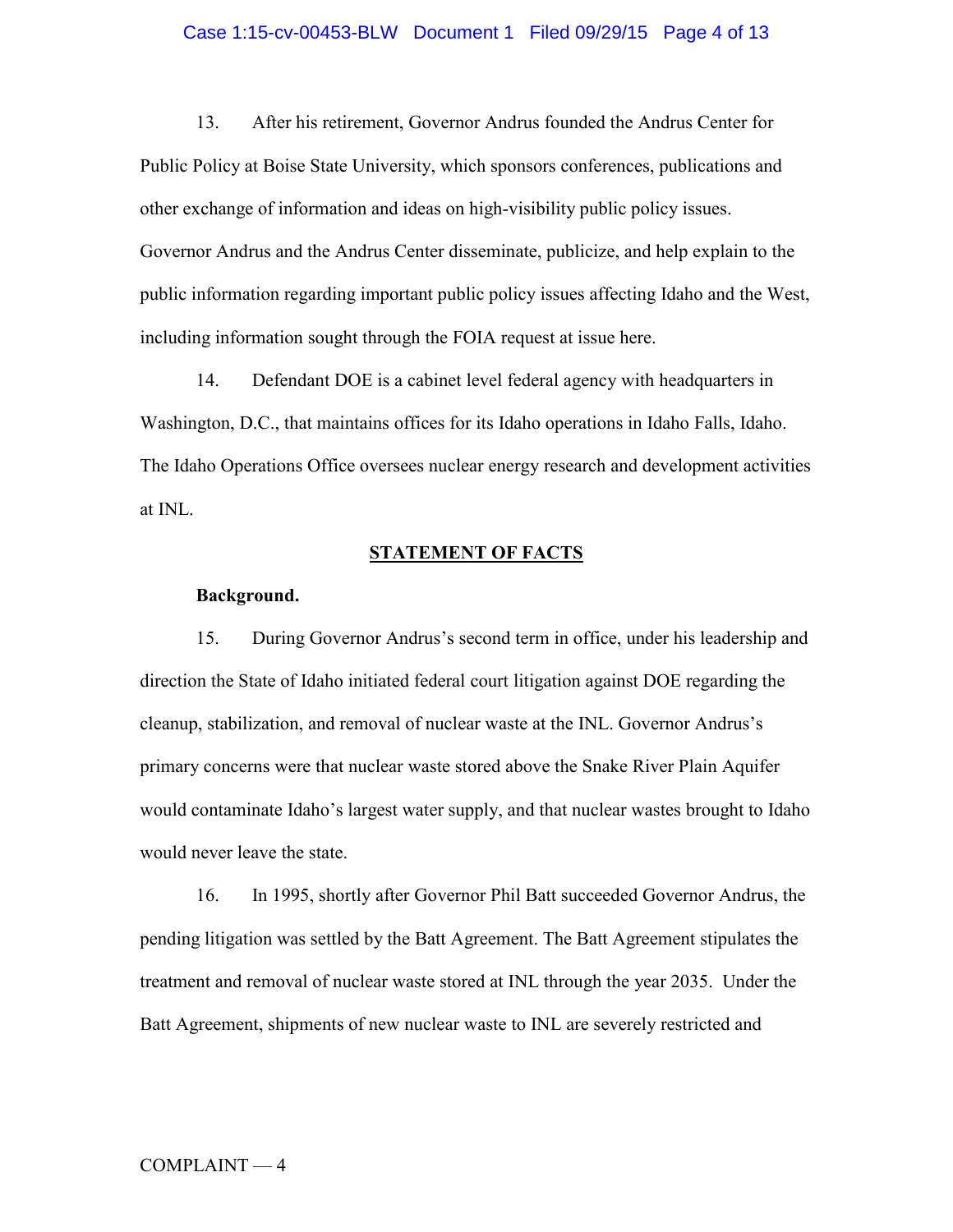## Case 1:15-cv-00453-BLW Document 1 Filed 09/29/15 Page 5 of 13

contingent on DOE's obligations to cleanup and remove nuclear waste already stored at INL.

17. Importantly, paragraph D.2.e of the Batt Agreement prohibits new shipments of spent fuel from commercial nuclear power plants to INL, until a permanent storage facility has been established outside of Idaho. To date, DOE does not have a permanent storage facility outside of Idaho. But even after DOE establishes a storage facility, INL may only receive commercial nuclear waste under the Batt Agreement for the purpose of preparing it for permanent storage outside of Idaho.

18. On January 6, 2011, current Idaho Governor C.L. "Butch" Otter and Idaho Attorney General Lawrence Wasden executed a Memorandum of Agreement (the "2011 MOA'") between the State of Idaho and DOE, under which the parties purported to agree to a "conditional waiver" of paragraph D.2.e in the Batt Agreement, in order to allow future shipments of so-called "research quantities" of commercial spent nuclear fuel to be shipped to INL in the future.

19. In December 2014, pursuant to the 2011 MOA, DOE requested "conditional approval" from Governor Otter and Attorney General Wasden for a waiver of paragraph D.2.e. of the Batt Agreement to allow two proposed shipments of commercial spent nuclear fuel to the INL. DOE asserted that the spent nuclear fuel shipments were necessary to complete the final six years of an ongoing ten-year research project. Governor Otter and Attorney General Wasden expressed conditional support for DOE's request to waive the Batt Agreement's importation restriction, contingent on a commitment from DOE to resolve its noncompliance with the Batt Agreement.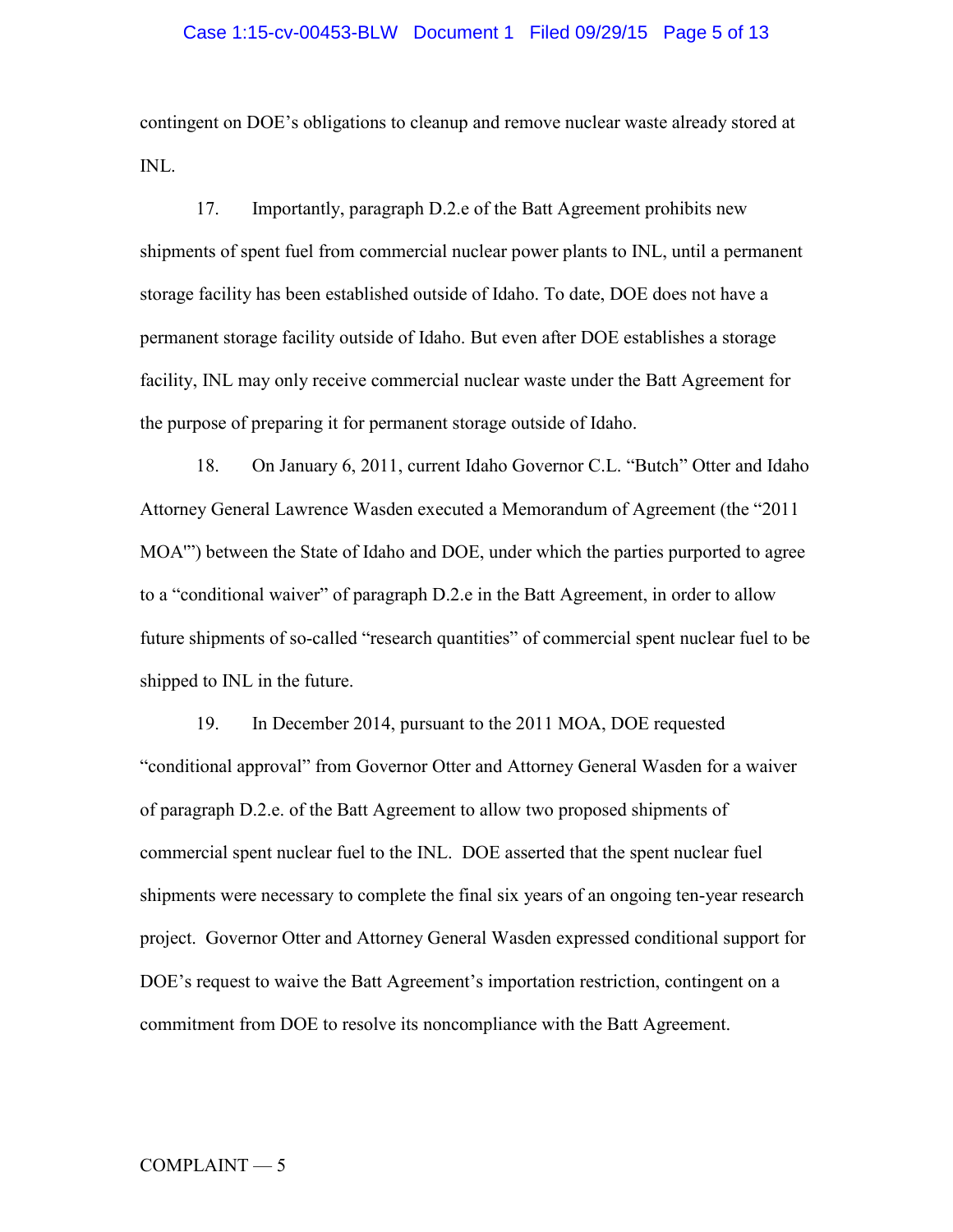## Case 1:15-cv-00453-BLW Document 1 Filed 09/29/15 Page 6 of 13

20. Neither the State of Idaho nor DOE provided advance public notice or disclosure regarding the December 2014 request for a waiver of the 1995 Batt Agreement for these two proposed shipments. Because the purpose of the 1995 Batt Agreement is to protect Idaho's citizens, environment, and economy from threats posed by improper storage of nuclear waste at the INL, former Governors Andrus and Batt became deeply concerned by the secrecy surrounding DOE's plans for shipping nuclear waste to INL.

21. Governors Andrus and Batt have publicly stated their opposition to DOE's proposal seeking a waiver of the 1995 Batt Agreement for the two proposed commercial spent nuclear fuel shipments, including because DOE has not established a permanent storage facility for commercial spent nuclear fuel outside of Idaho; and DOE has already missed key milestones under the Batt Agreement to treat highly radioactive liquid waste already stored at INL. Thus, DOE has already failed to meet its obligations to the citizens of Idaho, yet now seeks permission from the State to set progress back even further.

22. Although DOE has attempted to minimize the significance of the proposed commercial spent nuclear fuel shipments by describing them as "research quantities," DOE has briefed Idaho's Leadership in Nuclear Energy ("LINE") Commission on the possibility of future "research" at INL involving more than 20 metric tons of spent fuel.

### **Plaintiff's FOIA Request.**

23. On January 22, 2015, Governor Andrus submitted a FOIA request to DOE seeking all documents relating to the DOE's December 2014 requested waiver of the Batt Agreement for the proposed commercial spent nuclear fuel shipments and the 2011 MOA.

### COMPLAINT — 6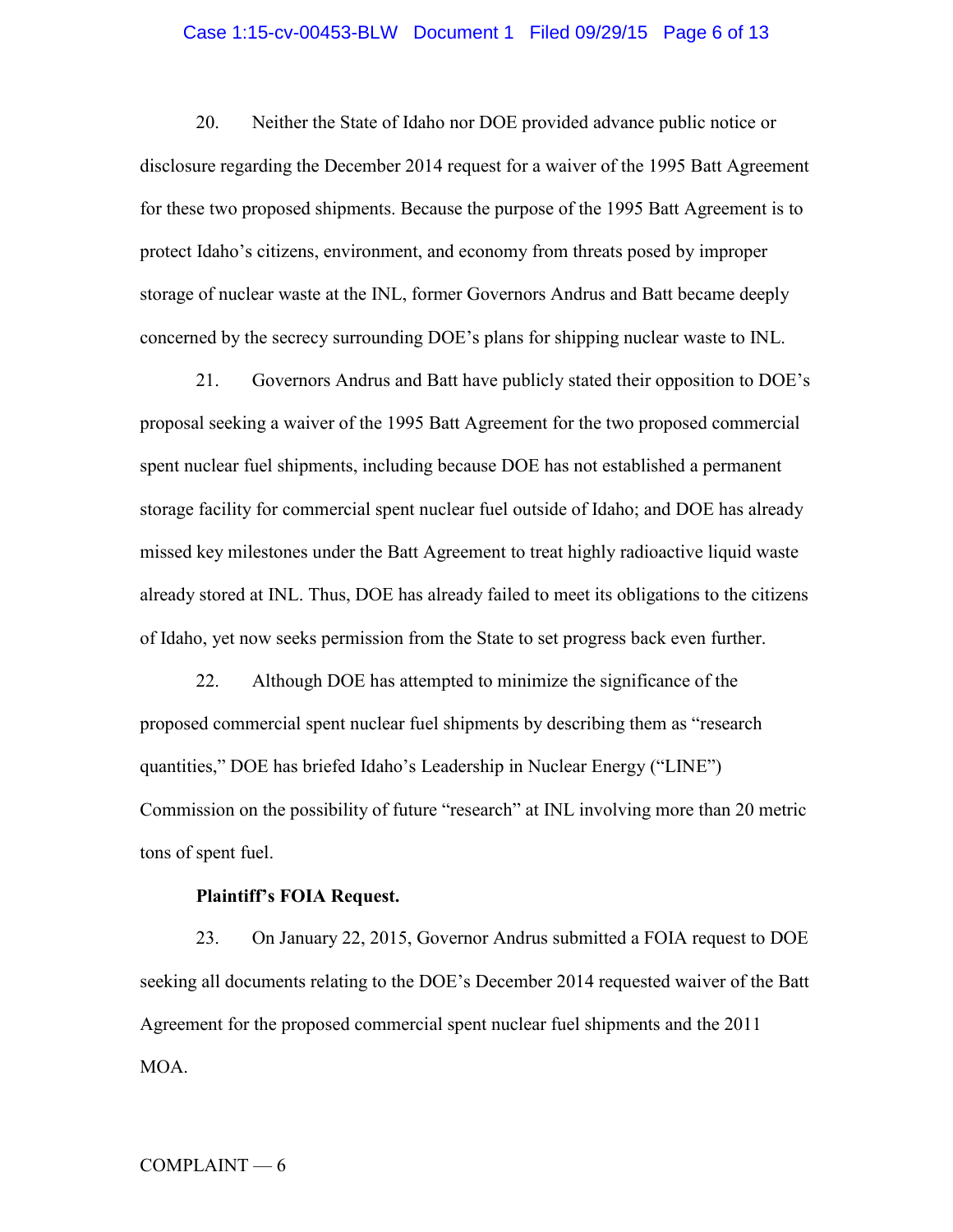## Case 1:15-cv-00453-BLW Document 1 Filed 09/29/15 Page 7 of 13

24. On March 18, 2015, Governor Andrus agreed to narrow the scope of his

request to include:

[A]ll categories of documents sought in the FOIA relate to the December 2014 request from the [DOE] to current Idaho Governor 'Butch' Otter and Attorney General Lawrence Wasden for a 'waiver' of paragraph D.2.e of the 1995 Settlement Agreement between-DOE and the State of ldaho regarding storage and cleanup of nuclear materials at the Idaho National Laboratory (INL), and that … [a]ll categories of documents sought in the FOIA relate to this 'waiver' request, and may be read in that limited context.

Governor Andrus also agreed that the search for responsive documents would be limited

to the time period between January 1, 2012, and January 22, 2015.

25. On April 28, 2015, DOE granted Governor Andrus' request for a FOIA

fee waiver in light of the public nature of the request.

## **DOE's FOIA Response.**

26. In spite of Governor Andrus's willingness to work with DOE, he waited months without receiving a response to his request, in violation of the deadlines imposed by FOIA. After threat of litigation, DOE eventually produced an excessively redacted response.

27. DOE formally responded to Governor Andrus's FOIA request on July 10,

2015. In its response, DOE provided a letter, an index of the documents released, and forty-one documents. The letter and index explain that DOE withheld information from thirty-four of the documents under FOIA Exemptions 4, 5, and 6.

28. FOIA exemption 4 protects "trade secrets and commercial or financial information obtained from a person and privileged or confidential." 5 U.S.C. § 552 (b)(4). Exemption 5 protects "inter-agency or intra-agency memorandums or letters which would not be available by law to a party other than an agency in litigation with the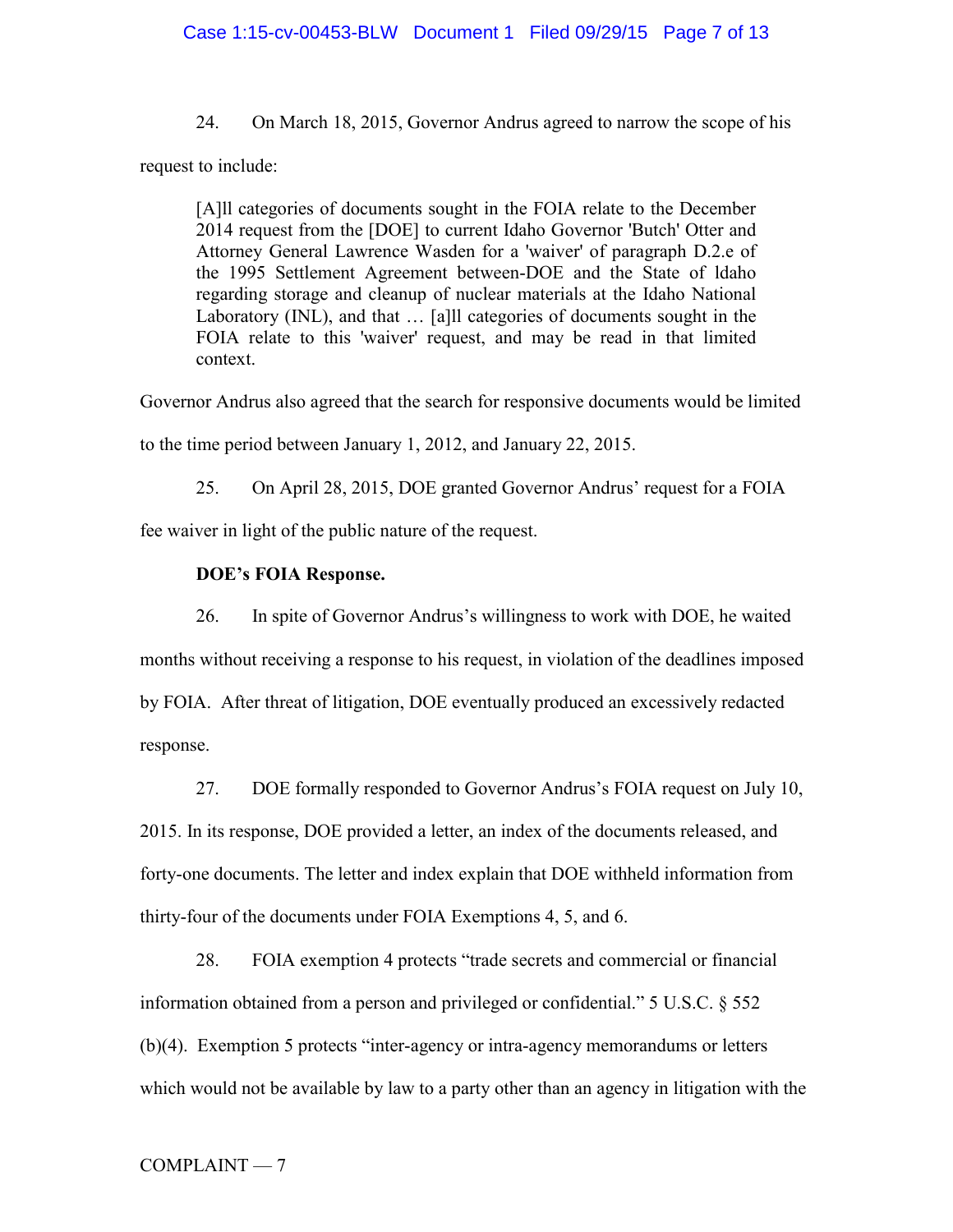## Case 1:15-cv-00453-BLW Document 1 Filed 09/29/15 Page 8 of 13

agency." *Id.*  $\frac{1}{2}$  552(b)(5). Exemption 5 is discretionary and includes attorney-client privilege, attorney work product, and agency deliberative process. Exemption 6 protects personal information and privacy. *Id.* § (b)(6).

29. Only small amounts of information were withheld under Exemptions 4 and 6, but DOE employed Exemption 5 to remove virtually all non-public information from the documents provided in response to Governor Andrus's FOIA request. The response letter and index do not even attempt to describe the information withheld under Exemption 5, and do not identify any reasonably foreseeable harm that could justify withholding this information from the public.

30. The response letter seeks only to justify DOE's redactions with conclusory statements that merely restate the statutory text of the FOIA exemptions. In fact, only two sentences in DOE's response letter even vaguely attempt to address the content of the withheld information, as follows:

> The material being withheld under Exemption 5 includes deliberations that reflect DOE's internal, deliberative policies concerning proposed shipments of commercial spent nuclear fuel to the Idaho National Laboratory. The information consists of possible action plans, policy concerns, and other deliberative communications pertaining to this ongoing and evolving process.

DOE Response Letter at 3 (July 10, 2015).

31. The index lists the responsive documents according to three specific DOE offices of origin. The index identifies two documents from the Idaho Office of Operations ("ID"), twenty-nine documents from the Office of Nuclear Energy ("NE"), and ten documents from the Office of Congressional and Intergovernmental Affairs ("CI"). The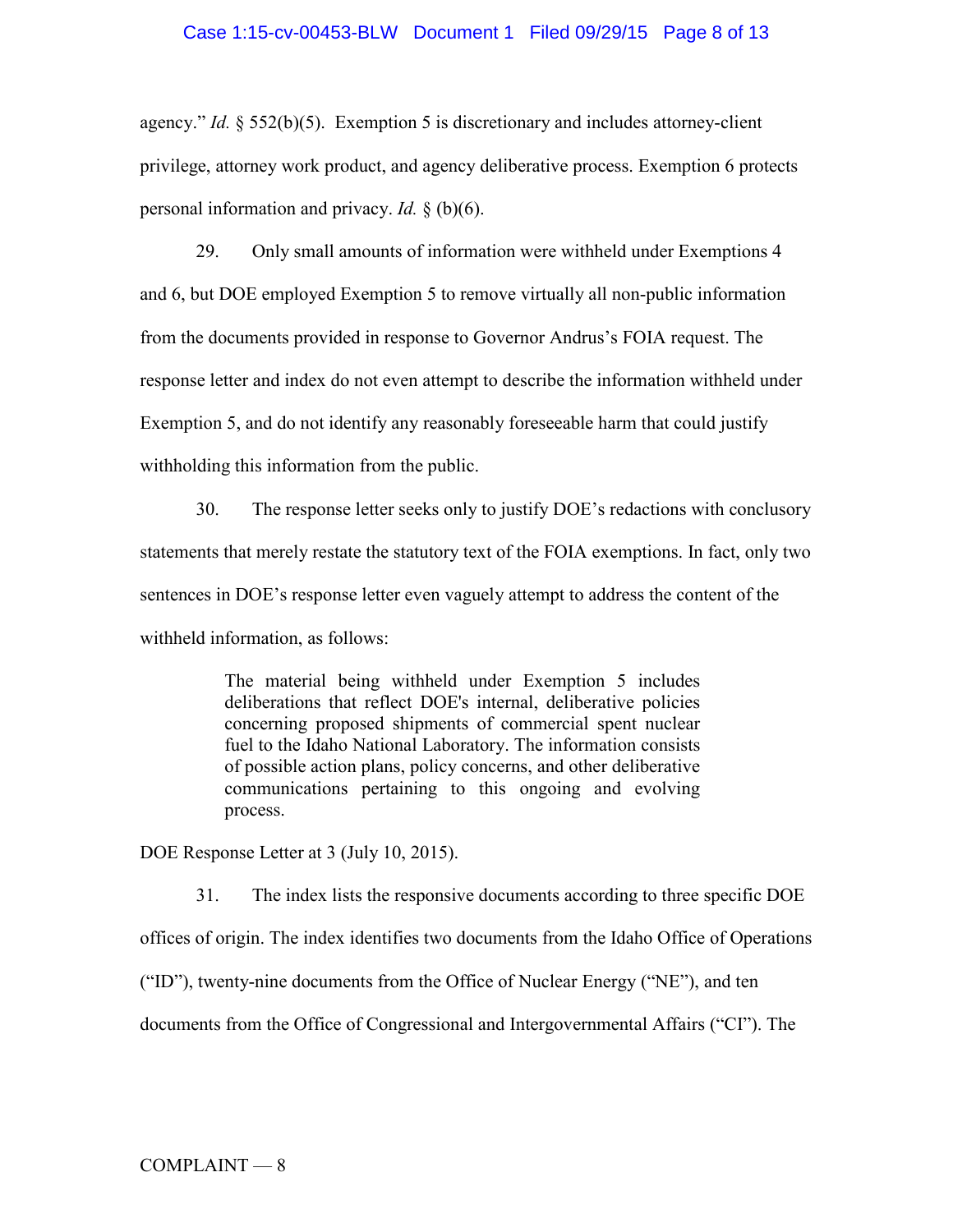## Case 1:15-cv-00453-BLW Document 1 Filed 09/29/15 Page 9 of 13

actual documents included in the response are labeled with the two-letter office abbreviation and independent consecutive numbering, *i.e.*, "ID 1-2; NE 1-29; CI 1-10."

32. The index does not describe the content of any information withheld by DOE. It merely provides the total number of documents withheld under each FOIA exemption by DOE office. For example, the index states that out of the twenty-nine documents released from NE, thirteen have been partially withheld under Exemption 5. The index does not identify which thirteen documents it is referring to, or explain whether Exemption 5 is being invoked to protect deliberative process, attorney-client communications, or attorney work product. Documents withheld under Exemptions 4 and 6 are described in equally useless terms.

33. Only six documents are specifically identified in DOE's index. Even then, the index does not address the actual content of those documents, but only explains that omitted attachments are publicly available.

34. DOE supplemented the index by labeling redactions within each document with the asserted FOIA Exemption number. The contexts of the coded redactions adequately supports the withholding of small amounts of information under Exemptions 4 and 6, but are grossly inadequate for the enormous and solid black boxes labeled with Exemption 5. Many Exemption 5 redaction blocks span several pages without interruption, and typically cover the entire message body of DOE emails. It is impossible to determine from context why DOE is asserting Exemption 5, or whether DOE has taken any steps at all to segregate non-exempt information. Thus, there is no way for Governor Andrus to determine whether the material withheld is actually exempt from disclosure under FOIA.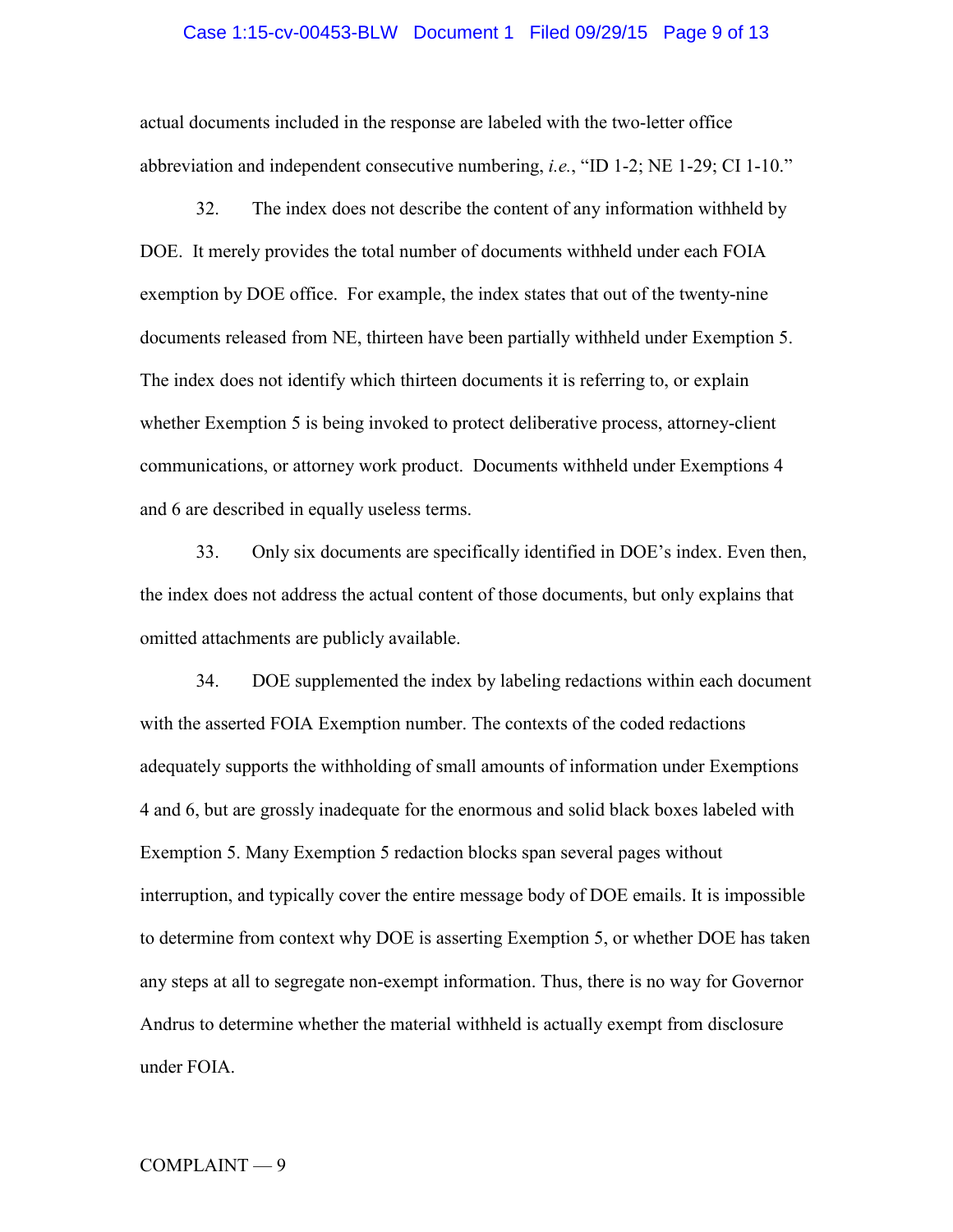#### Case 1:15-cv-00453-BLW Document 1 Filed 09/29/15 Page 10 of 13

35. Completely absent from DOE's response is any reference to a pending decision that would support withhold information to protect deliberative process. Likewise, there is no mention of any litigation or confidential communications between an attorney and client that would support withholding privileged information. Furthermore, the response letter does not indicate that DOE even considered the potential harm to the public's interest from the discretionary withholding of information.

36. DOE's failure to identify an agency decision that would be harmed by disclosure is particularly relevant here. DOE's FOIA regulations prohibit the use of discretionary exemptions when disclosure is in the public's interest. *See* 10 C.F.R. § 1004.1. Citing Department of Justice policy, DOE stated in its response to Governor Andrus's administrative appeal that discretionary exemptions are to be used only when DOE articulates "a reasonable foreseeable harm to an interest protected by that exemption." DOE OHA Case No. FIA-15-0056 at 4 (Aug. 20, 2015). But DOE has not identified the nature of the redacted information or how that information would contribute to a final agency decision. Thus, it is not reasonably foreseeable that release of the information would harm the agency's decisionmaking process. *See Kowack v. U.S. Forest Service*, 766 F.3d 1130, 1135 (9th Cir. 2014).

37. In summary, DOE's justification for withholding information merely restates the language of the statutory exemptions and "is not sufficiently specific to permit a reasoned judgment as to whether the material is actually exempt under FOIA." *Founding Church of Scientology of Wash. v. Bell*, 603 F.2d 945, 949 (D.C. Cir. 1979). Furthermore, DOE has failed to identify any reasonably foreseeable harm that would justify withholding the requested information from the public.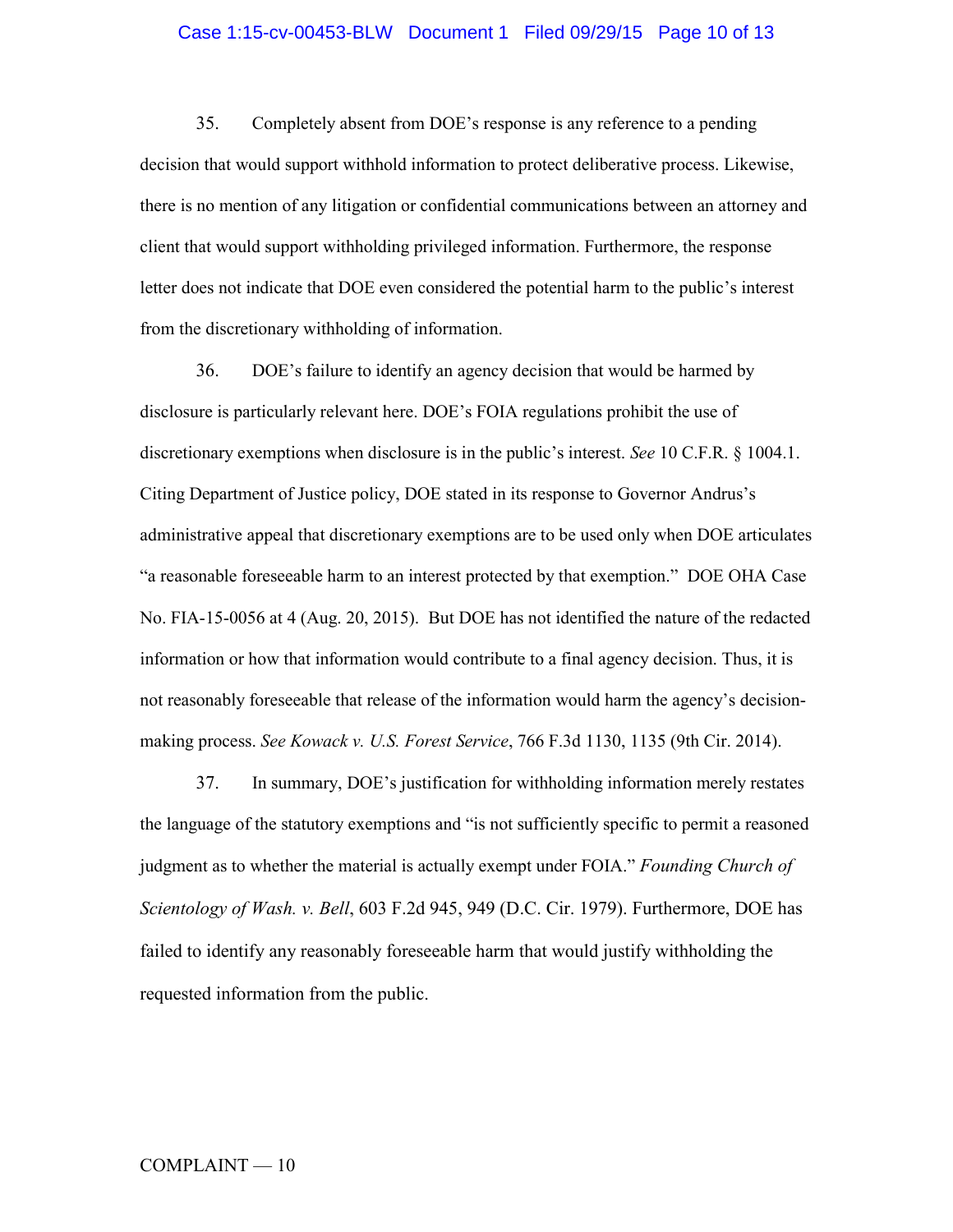### **Plaintiff's Administrative Appeal.**

38. On August 10, 2015, Governor Andrus filed an administrative appeal with DOE seeking production of the information unlawfully withheld from him under Exemption 5, in conformance with the DOE's FOIA appeal regulations.

39. The administrative appeal alleged that DOE's conclusory and generalized statements do not provide "detailed justification" for withholding information under Exemption 5, and that DOE failed to take reasonable steps to segregate non-exempt information. *Vaughn v. Rosen*, 484 F.2d 820, 823 (1973); 10 C.F.R. § 1004.7.

40. The administrative appeal requested that DOE follow its own regulations and release all material withheld under Exemption 5 because disclosure is in the public interest. 10 C.F.R. § 1004.1.

41. On August 20, 2015, the DOE's Office of Hearings and Appeals ("OHA") denied Governor Andrus's appeal. Echoing DOE's original FOIA response, OHA's rationale for withholding information simply restated the statutory language of the exemptions. OHA also failed to identify any reasonably foreseeable harm to DOE that would be caused by releasing the information in the public interest.

## **FIRST CLAIM FOR RELIEF: FOIA VIOLATION**

42. Plaintiff realleges and incorporates by reference the preceding paragraphs.

43. Based on the above facts and legal obligations, DOE unlawfully invoked FOIA Exemption 5 to justify its refusal to release information pursuant to Plaintiff's FOIA request.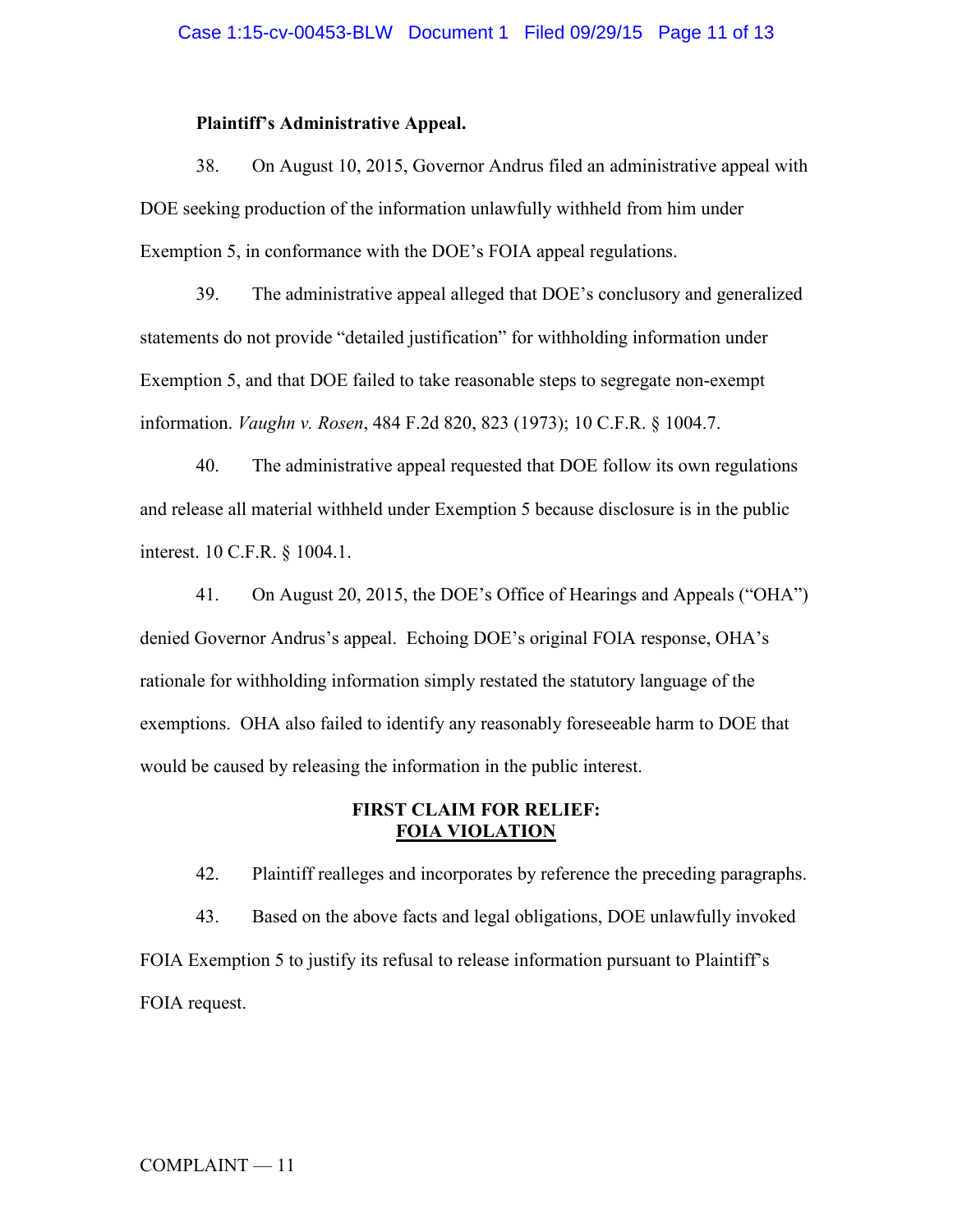44. DOE's denial of Plaintiff's FOIA request violates FOIA, 5 U.S.C. §

552(a), and has deprived Plaintiff of his right to public documents in the possession of DOE.

WHEREFORE, Plaintiff prays for relief as set forth below.

## **SECOND CLAIM FOR RELIEF: APA VIOLATION**

45. Plaintiff realleges and incorporates by reference the preceding paragraphs.

46. DOE's failure and refusal to release the requested information in the public's interest violates its own regulations and is arbitrary, capricious, an abuse of discretion, not in accordance with law and constitutes agency action unlawfully withheld or unreasonably delayed under the APA, which has caused or threatens prejudice and injury to Plaintiff's rights and interests, in violation of FOIA and the APA, 5 U.S.C. § 706.

WHEREFORE, Plaintiff prays for relief as set forth below.

### **PRAYER FOR RELIEF**

Plaintiff Cecil D. Andrus respectfully requests that the Court grant the following relief:

A. Declare, adjudge and hold that Defendant DOE violated FOIA and/or the APA by failing to disclose all relevant information pursuant to Plaintiff's January 22, 2015 FOIA request;

B. Declare, adjudge and hold that Defendant DOE violated FOIA and/or DOE's regulations and the APA by invoking Exemption 5 to justify withholding relevant information pursuant to Plaintiff's January 22, 2015 FOIA request;

COMPLAINT — 12